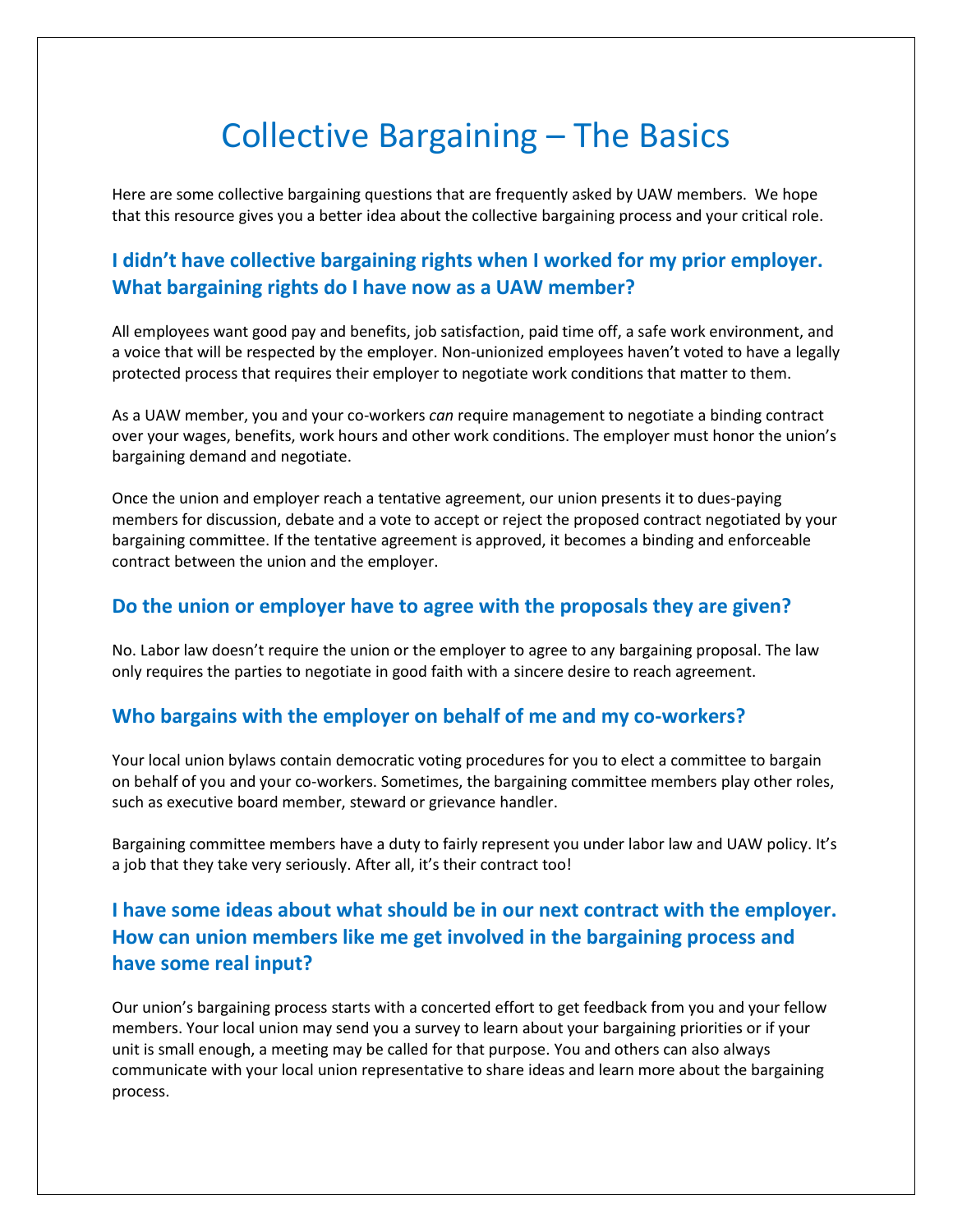As a dues-paying UAW member, in addition to voting for your bargaining committee and giving your feedback for bargaining proposals, you have a very powerful right to ask questions about any resulting tentative agreement and vote it up or down as you wish with your co-workers.

### **What does the bargaining committee do with member feedback?**

If a survey has been distributed, the bargaining committee sorts responses by shift or classification or other category that makes sense for your workplace, and tabulates responses. Top issues are identified and help form the basis of the union's bargaining proposal to the employer.

## **What else does the bargaining committee do to prepare for negotiations with the employer?**

With the assistance of your International Union servicing representative and often other International Union representatives – including experts from the union's technical departments and the national department your worksite falls under – the following process normally occurs:

- Consulting the bargaining resolution passed at the 2015 Special Bargaining Convention which sets the UAW's general bargaining philosophy for all bargaining units in all sectors to ensure that priority bargaining issues are being considered.
- Grievances that were filed and arbitration decisions that were made over the prior contract term are assessed to determine whether contract changes are needed
- A general request for bargaining unit information is sent to the employer with a reasonable deadline to respond, normally seeking member pay rates, seniority, classification, health care plan use; employer finances, pension summary plan descriptions, current work rules, and other pertinent information to help inform the union's bargaining proposal and assess our leverage
- Independent research on the employer's finances is done through online and other resources, including federal, state and local government filings, business news stories, and other employer reporting documents
- Union and employer health and safety reports may be examined to determine whether workplace incidents require new bargaining language
- Training may take place to prepare the bargaining committee for negotiations, including how to research the employer or cost a contract proposal
- The local union executive board and relevant standing committees may plan a social media communication program and solidarity activities to keep members informed about what is happening at the bargaining table and how to stand together to show the employer that members support their bargaining team.

The bargaining committee takes its job very seriously and consults a variety of resources to be sure that it is preparing a comprehensive and relevant union bargaining proposal on your behalf.

#### **Are there any limits on what the employer and union can bargain?**

The employer and union are required to bargain over issues that have to do with your wages, benefits, work hours, and other work conditions, including – but not limited to: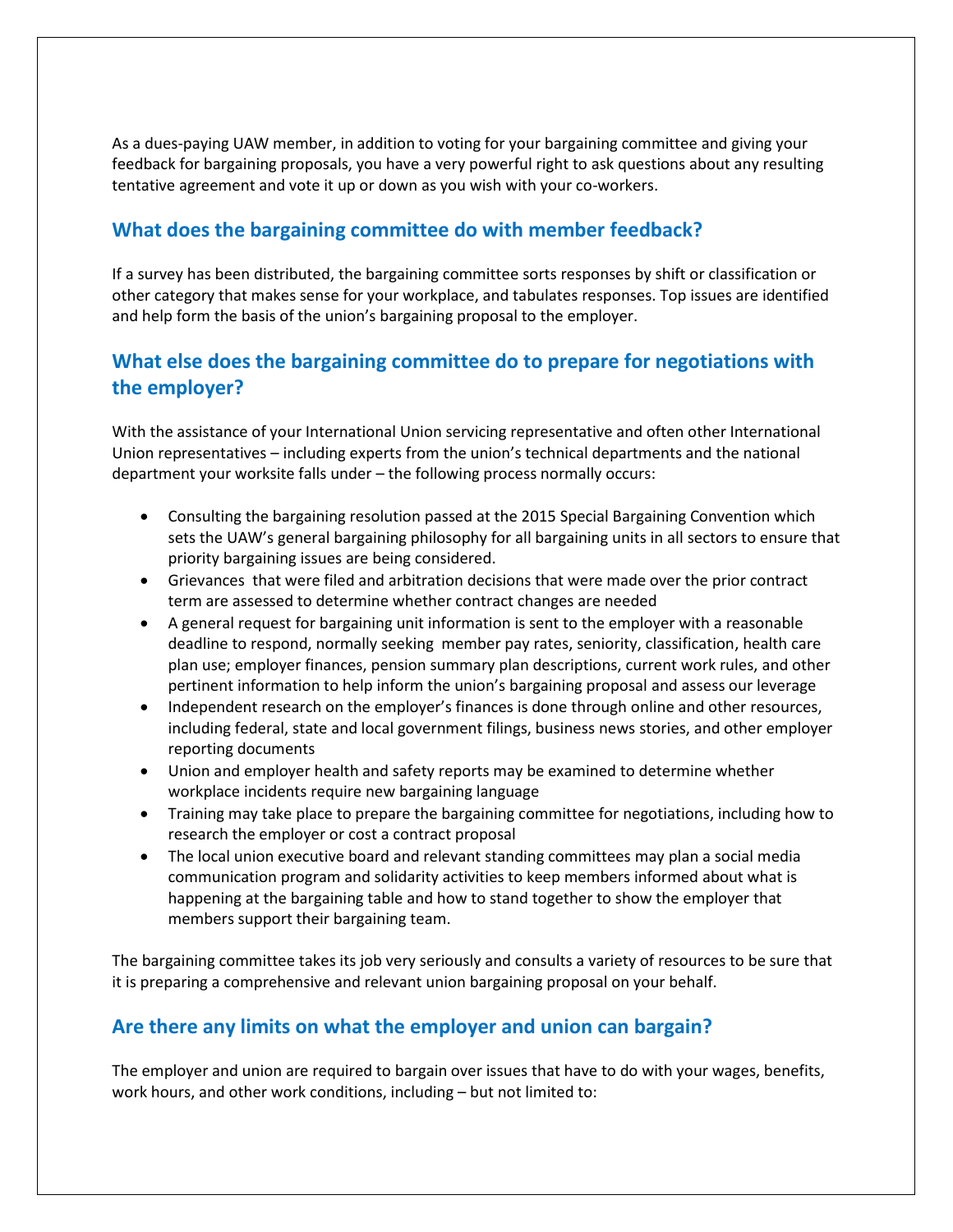- Compensation (including hourly rate or salary, signing bonus, profit sharing, step increases, and benefits)
- Health care plan design
- Pension
- Seniority
- Workplace safety
- Paid time off
- Layoff and recall to work
- Promotions
- Professional enrichment
- Tuition reimbursement

These issues are known as *mandatory* bargaining subjects. Any failure or refusal to bargain over a mandatory bargaining subject violates labor law and can result in an unfair labor practice charge filing.

The employer and union are *not* required to bargain over issues that are indirectly related to wages, hours and other work conditions. These issues are known as *permissive* bargaining subjects.

The United States Supreme Court, the National Labor Relations Board, and counterpart state courts and labor boards have decided that while the union and employer can bargain over these issues if they want, it is not a labor law violation to refuse to bargain or stop bargaining over permissive bargaining subjects, which include:

- Cost of living adjustments ( when calculated beyond contract term and for some public employees)
- Issues involving current retirees
- Where a product will be manufactured
- How a product will be manufactured
- Who should be in the union bargaining unit
- Employer or union bargaining committee composition

There are also some *illegal* bargaining subjects. These are issues that the parties can't negotiate even if they want to, and if they do, any resulting agreement on that issue can't be enforced. Illegal subjects include:

- "Closed shop" clauses that require workers to be union members before they can be hired.
- Provisions that discriminate against bargaining unit members based on race, sex, national origin or another protected classification
- "Hot cargo" clauses that allow members to refuse to handle struck goods
- Superseniority provisions for elected union leaders who don't handle contract administration or grievances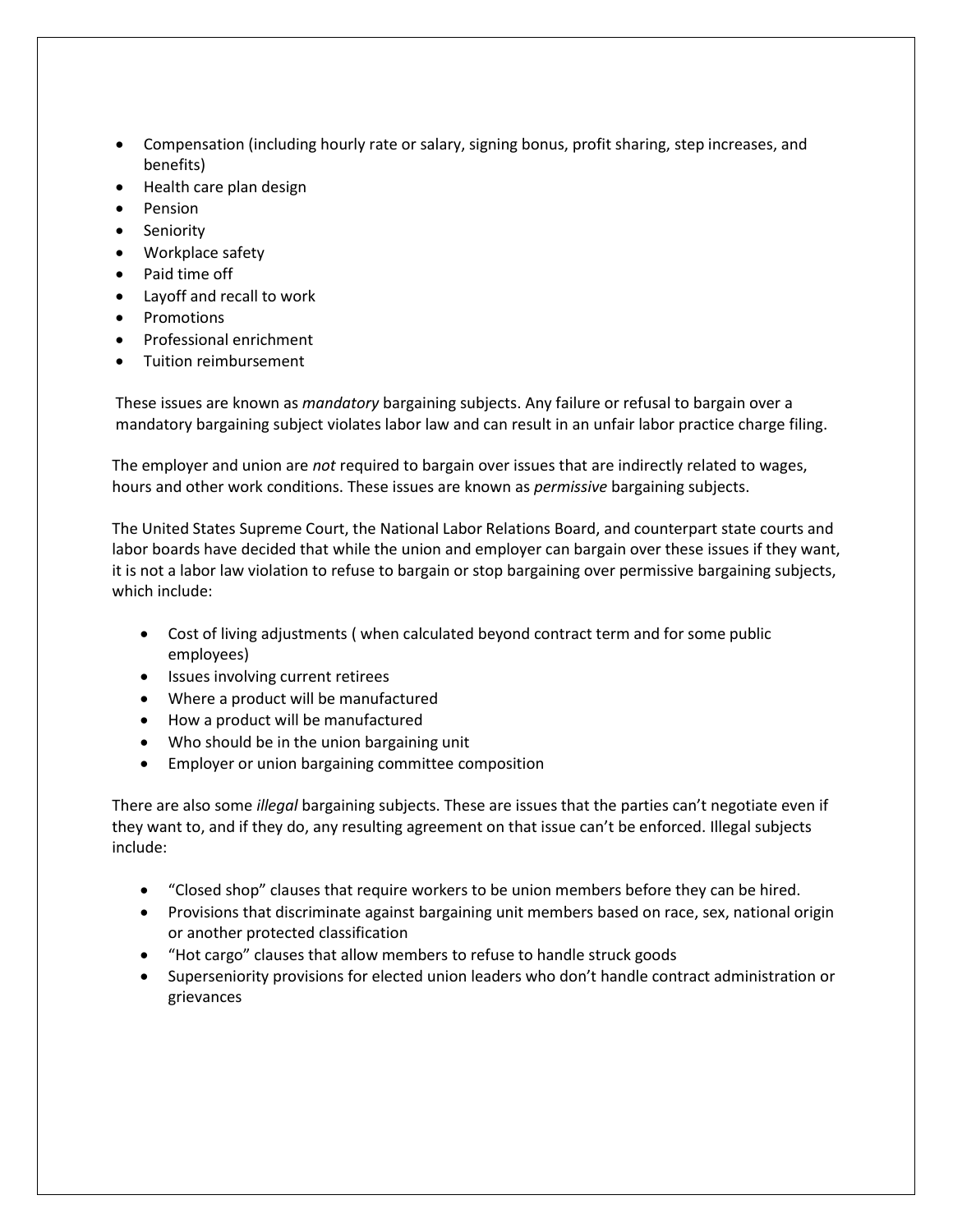#### **What happens if the employer refuses to give the union requested information or doesn't even want to bargain fairly?**

We have a legal right to bargain, so we have legal remedies to compel the employer to follow the law and honor our rights. When an employer won't bargain fairly or provide information we've requested to help us bargain in good faith, we can file unfair labor practice charges with the National Labor Relations Board (if we are private sector employees) or the state agency that handles employer-employee bargaining relations (if we are public sector employees). The UAW Legal Department provides advice on unfair labor practice charges and represents the union when requested.

Employers sometimes take a hard line at the bargaining table to test our resolve and solidarity. That's why it's so important for us to participate in solidarity actions and stand together. When the employer learns that it can't divide and conquer us, it often gets back to negotiating a fair contract.

**I asked one of our local union bargaining committee members what was happening at the bargaining table and she wouldn't give me any real details. I was very frustrated and felt she was hiding something. Now, I hear that this is standard operating procedure. Why all the secrecy? Don't I have a right to know what's happening with my contract?**

The give and take that occurs at the bargaining table requires negotiators to remain nimble and ready to move on issues that were not in play the day before or even the hour before. Negotiators also keep bargaining deals close so that rumors don't spread in the worksite (where supervisors also work!) and sensitive strategies remain protected to get the best tentative agreement for members. You can imagine the chaos and loss of union bargaining leverage that could result with a rumor mill in high gear filled with stale information because things change so quickly during the negotiation process. That's a divideand-conquer dynamic where only the employer wins.

*However*, most bargaining committees do share weekly or periodic bargaining updates so that members have solid and accurate information about what is really happening at the bargaining table. Sometimes updates are posted on the members-only section of the local union website or conveyed in a meeting. If you and your co-workers aren't getting any bargaining updates, contact your local union representative.

**Our bargaining team just notified us that they reached a tentative agreement with our employer and there is a union meeting scheduled next week so we can discuss and vote on it. What does all of this mean? Once the bargaining team and employer reach an agreement, isn't that the end of the bargaining process?**

It is for some unions, but not for the UAW. Our union lets the employer know throughout the bargaining process that there is no final voluntary contract unless and until our dues-paying members vote to ratify it.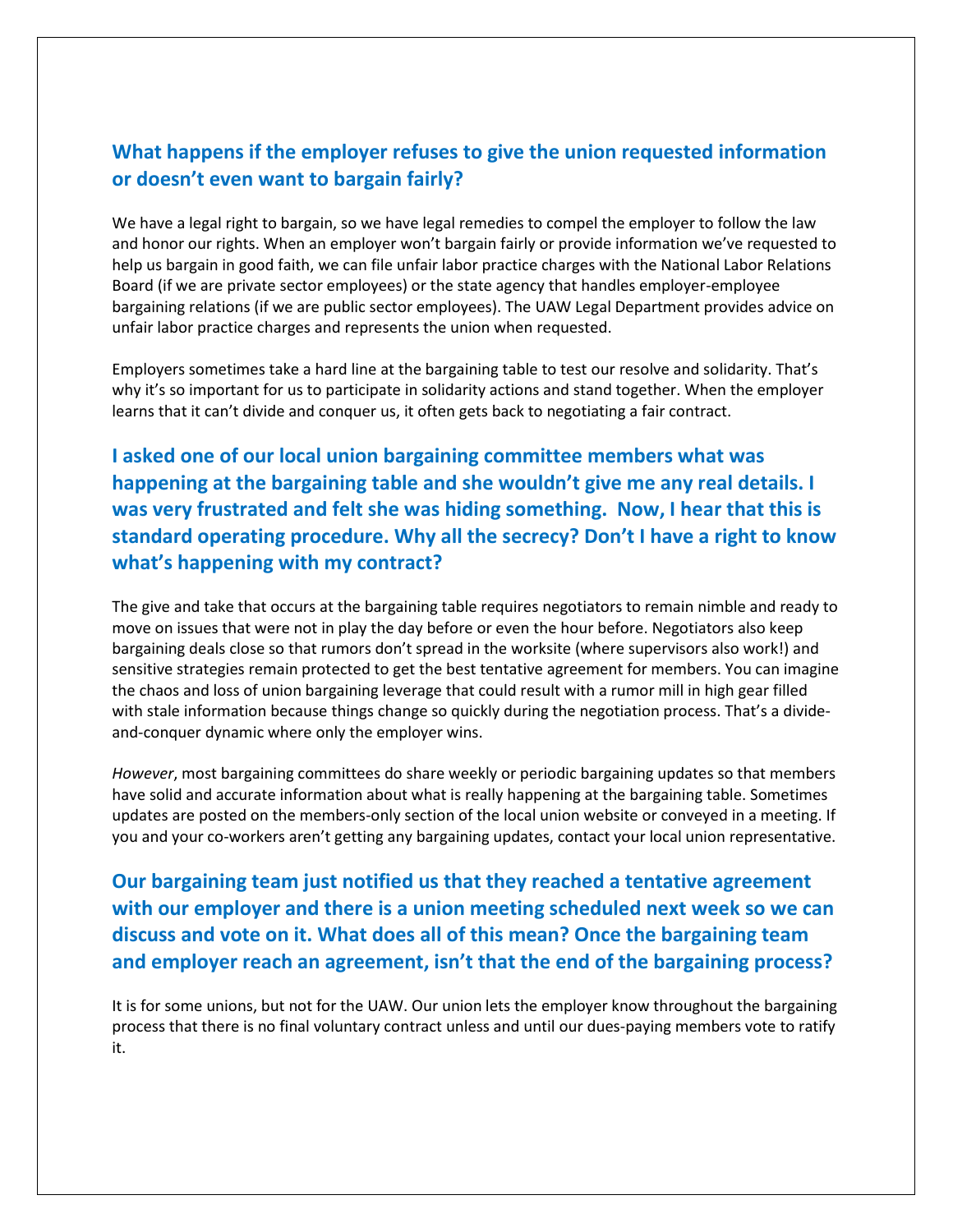While no two ratification processes are exactly alike, there are many similarities:

- The meeting date, time and place are set so that as many members as possible can participate and vote
- The tentative agreement is the only agenda item
- The bargaining committee chair or members, local union president or other officers, or the International servicing representative or other International representatives present the agreement and answer member questions. Sometimes they all help present the tentative agreement and answer questions
- Because of the high stakes involved in ratifying the agreement, the tone of the meeting can be very dynamic and passionate
- All members receive a secret ballot to vote on the tentative agreement as required by the UAW **Constitution**

As with any vote, these are the possible outcomes: acceptance, rejection and tie. When the tentative agreement is accepted, the vote is tallied and management is informed that the parties have a binding contract. If there is a tie vote, a recount is normally conducted to be sure that the vote is really tied. Additional explanation and a revote may occur at the same meeting, or another meeting may be held to revisit and resolve the reasons for the tie. If the tentative agreement is rejected, the union may demand that the employer resume bargaining to resolve the issue(s) causing member rejection, a strike might be considered, or a re-vote could occur – all with the goal of reaching a voluntary binding contract.

# **A few weeks ago, my local union called a meeting where we authorized strike action. What happens if we reject our tentative agreement? Do we strike right away?**

It is standard operating procedure for our union to take a strike authorization vote early in the bargaining process to unify members and show the employer that if necessary, there is strong support to strike for the best possible contract terms. However, that strike authorization vote is only a *step* toward strike action.

The UAW Constitution has a strict process to move forward with a strike. Why? Because one wrong move and you and your co-workers can be fired for participating in an unauthorized or illegal strike. The general UAW strike process is located in Article 50 of the UAW Constitution. Because every situation is unique, questions about strikes should be directed to your local union leaders.

## **I keep hearing people talk about "ULP" strikes and economic strikes. What's the difference mean for me if we strike?**

A "ULP" strike refers to an unfair labor practice strike. Under labor law, employees who have a right to strike under federal or state law have certain job protections when a strike is called to protest an employer's unfair labor practice. These same protections don't exist when a strike is called to respond to the employer's economic bargaining offer. Throughout the bargaining process, it is very important for members to recognize that difference.